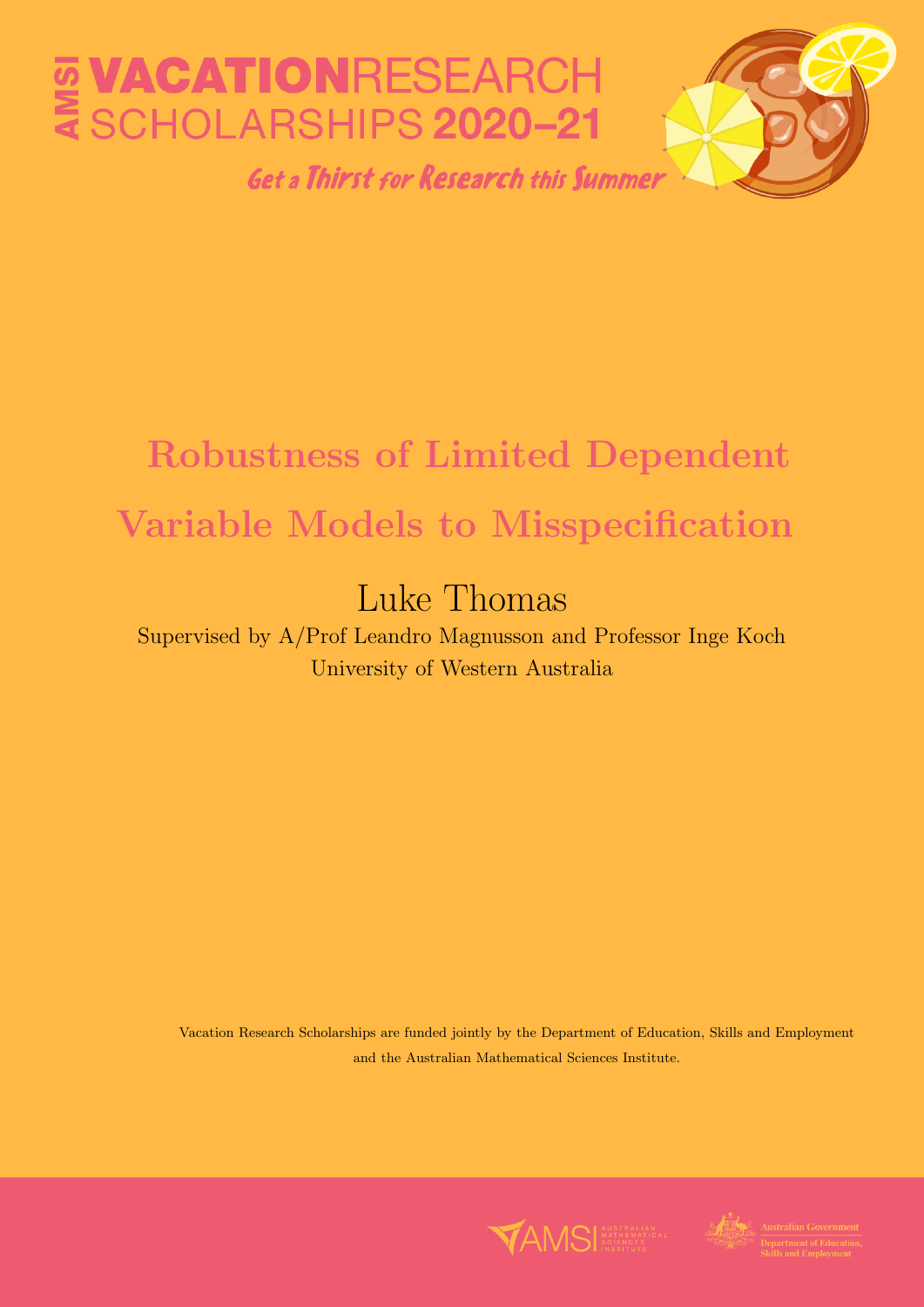#### Abstract

This project explores the validity of using linear regression to model Limited Dependent Variable models, in particular binary choice data. It is very common in Economics to use only the Linear Probability Model, and it is also common to do so without investigating the required assumptions on the residuals. However, if the likelihood function does not represent the data's generative process, then the model may not be correctly specified. We use Monte Carlo simulations to estimate the distribution of coefficients and marginal effects, for different Binary Regression models, with proper and misspecified residuals. Surprisingly, for our Monte Carlo models the Linear Probability Model coefficients and marginal effects are reasonably robust, whereas the logit and probit models — although accurate when correctly specified — are not robust to misspecification.

## Contents

| $\mathbf{1}$ |     | Introduction                      | $\overline{2}$ |
|--------------|-----|-----------------------------------|----------------|
|              | 1.1 |                                   | $\overline{2}$ |
| $\mathbf{2}$ |     | <b>Background</b>                 | 3              |
|              | 2.1 |                                   | $\mathbf{3}$   |
|              | 2.2 |                                   |                |
|              |     | 2.2.1                             |                |
|              |     | 2.2.2                             | 4              |
|              |     | 2.2.3                             |                |
|              | 2.3 |                                   |                |
| 3            |     | Case 1: Cross-Sectional Model     | 6              |
|              | 3.1 |                                   |                |
|              | 3.2 |                                   |                |
|              | 3.3 |                                   |                |
| 4            |     | Case 2: Fixed Effects Panel Model | 12             |
|              | 4.1 |                                   |                |
|              | 4.2 |                                   |                |
|              | 4.3 |                                   |                |
| 5            |     | Conclusion                        | 16             |

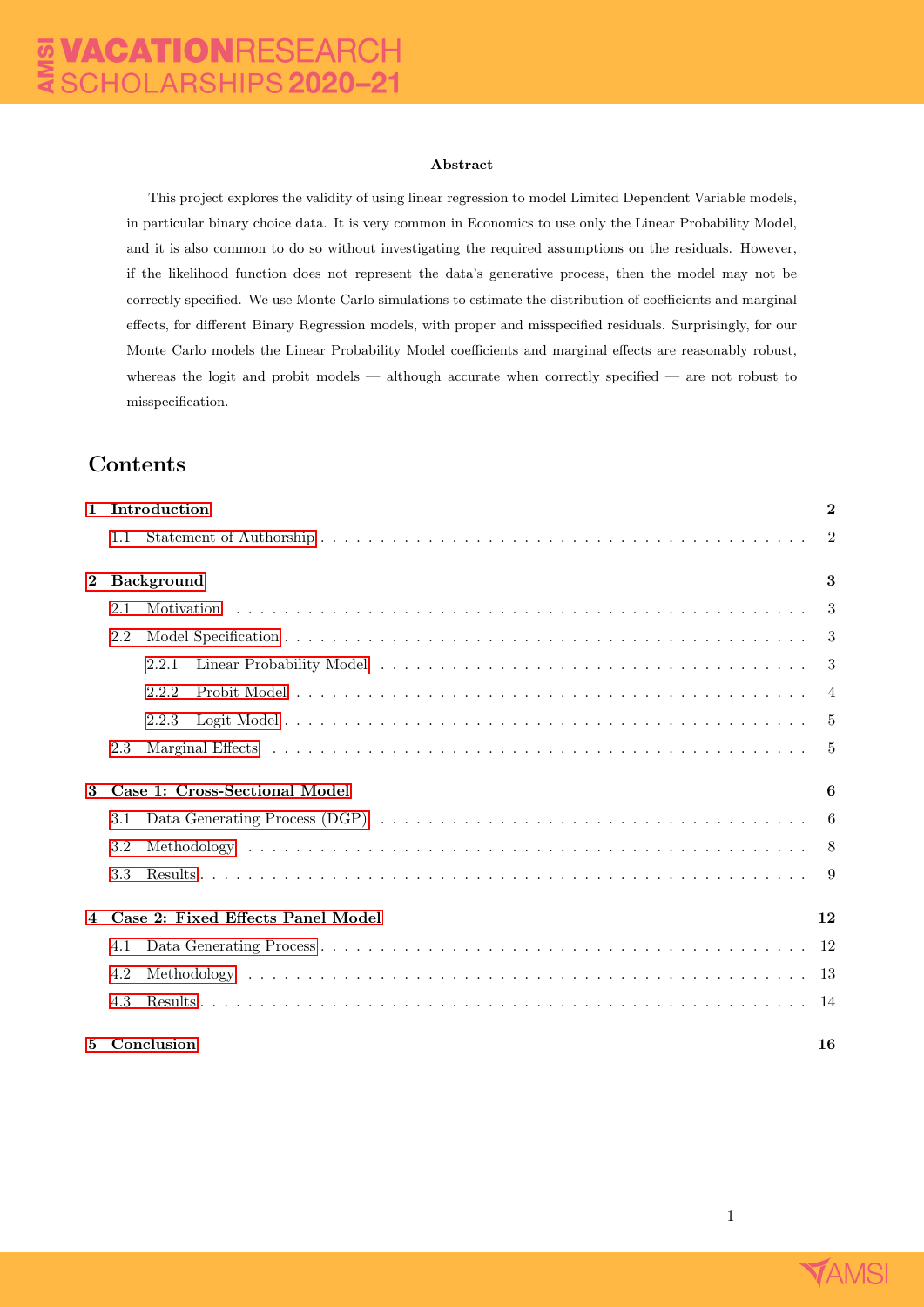## <span id="page-2-0"></span>1 Introduction

In Economics, we are frequently interested in considering whether a policy works or not, or understanding the root causes of social phenomena. This is often done in econometrics by identifying causal channels or variables, and then testing the size, significance, and direction of regression coefficients. When the outcome is binary, the most common regression model used is the "Linear Probability Model". However, supposing the residuals of the generative process are not as specified by the model, this has the potential to yield incorrect results. In this research project we are interested in applying Monte Carlo simulation to test the robustness of estimators from Limited Dependent Variable (LDV) models — particularly Binary Choice models — to misspecification of the residuals. This project is interdisciplinary, combining the Economics and statistics literature.

There is significant research done into LDV which demonstrates that "the consequences of violation of the normality assumption in LDV situations can be quite severe" as the MLE are inconsistent when they are specified differently to the generative process (Jarque, Bera and Lee, 1984). There are a number of different kinds of LDV models, each designed for differently censored or truncated variables. In this project we are concerned with "binary choice data".

In particular for binary choice data, there are trade-offs between using Linear Probability Models (LPM) through a simple ordinary least squares (OLS) procedure, or using some nonlinear index function such as the probit or logit model. LPM is arguably simpler and easier to interperet, whereas logit and probit are more sophisticated but overcome some of the LPM difficulties, such as predicting results outside of the support. Contentious debate surrounds the trade-offs of these approach, and their relative robustness. A popular econometrics book concludes that "while a nonlinear model may fit the [Conditional Expectation Function] for LDVs more closely than a linear model, when it comes to marginal effects this probably matters little. This optimistic conclusion is not a theorem, but . . . it seems to be fairly robustly true." (Angrist & Pischke, 2008, p. 80).

In this report we will first outline some of the motivation behind this project, and background on the techniques used. Next, we will explore the two experiments: the first, a simulated cross-sectional model, and the second, a simulated fixed effects panel model. I find in each case that the results are somewhat robust, with the LPM generally performing better under misspecification, and all models performing worse in the fixed effects panel case.

#### <span id="page-2-1"></span>1.1 Statement of Authorship

A/Prof Leandro Magnusson, UWA, and Professor Inge Koch, UWA, formulated the project idea and supervised the research. I, Luke Thomas performed the simulations, and interpreted the results with support from Magnusson and Koch. I would like to thank AMSI for their generous financial support.

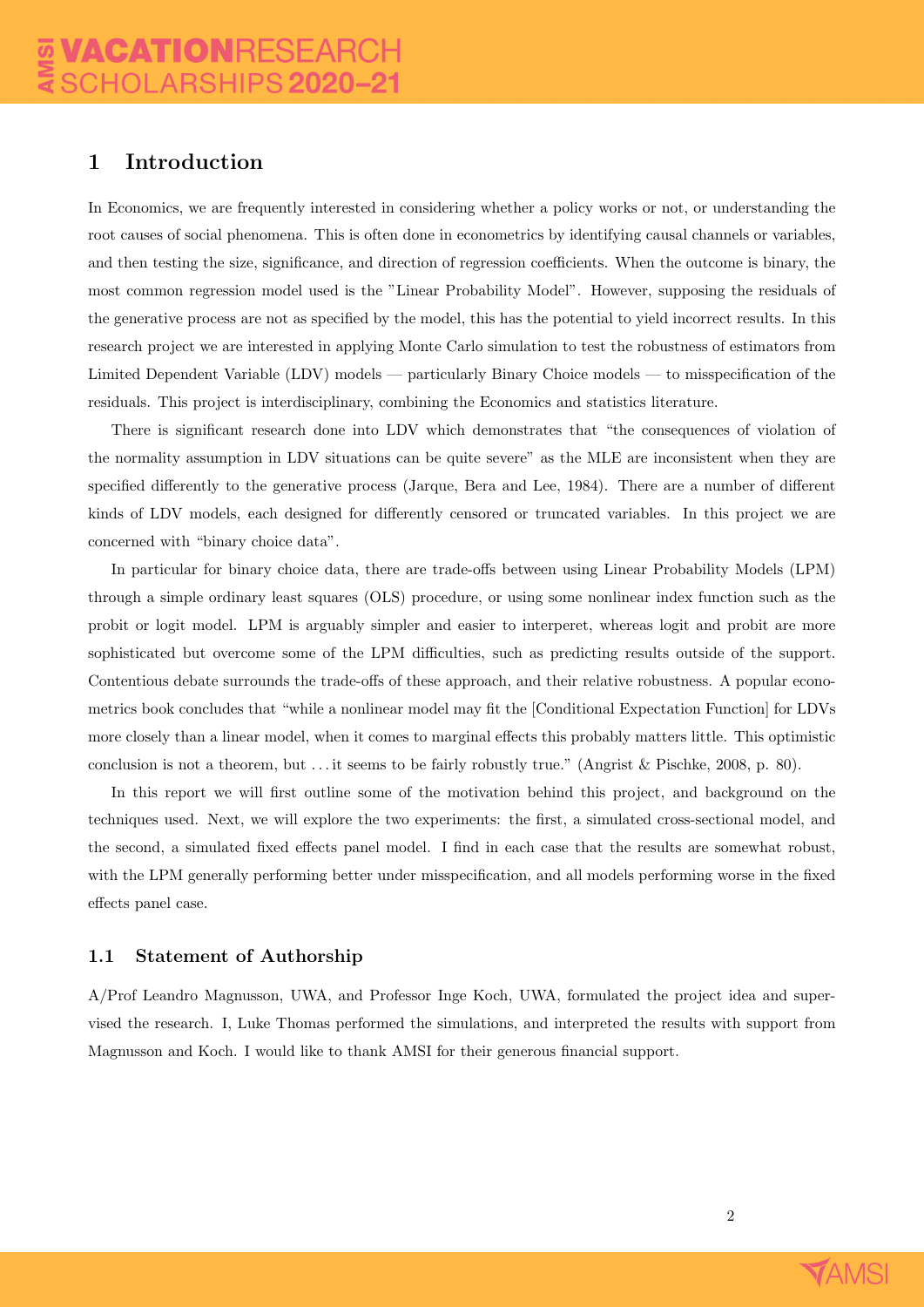## <span id="page-3-0"></span>2 Background

In this section, I lay out the motivation for the project, the background econometrics, and outline the models used.

### <span id="page-3-1"></span>2.1 Motivation

Economists and social scientists are often concerned with big causal questions. Their work often involves evaluating and testing government policy, and using econometric techniques to isolate the impact of different variables on one another.

These questions often involve assessing how a factor affects an outcome. While there are a range of econometric techniques used to try and isolate causal channels of effect, the final model specification is often similar to regressions seen in applied statistics.

For example, consider the following important economics questions:

- Does U.S. Food Aid cause civil conflict in developing countries? (AER, 2014)
- Do workplace smoking bans reduce smoking? (AER, 1999)
- Is medical care use sensitive to cost? (RAND Health Insurance Experiment)

For each of these cases, researchers were trying to isolate the impact of some variable — respectively, US food aid, workplace smoking bans, and medical costs — on relevant outcomes. Also, for each of these cases, the outcomes considered are binary variables. For example: whether or not a country is in conflict, whether or not someone smokes, and whether or not someone uses medical care.

As a result, it is important that we understand the models used to assess these questions. In this Vacation Research Project, we look at simulating the models commonly used, in order to assess how robust they are to misspecification. That is, what if the models are specified incorrectly: would the results still hold?

#### <span id="page-3-2"></span>2.2 Model Specification

There are three common types of binary regression models which we consider in this research. These are the linear probability model, the probit model, and the logit model.

#### <span id="page-3-3"></span>2.2.1 Linear Probability Model

Arguably the most common approach used in econometrics is the linear probability model (LPM). A linear probability model is "any regression where the dependent variable is zero-one" (Angrist Pishcke, p. 36).

The model is of the form, with  $y$  being a binomial variable:

$$
E[y|\bm{X}] = P(y=1|\bm{x}) = \beta_0 + \beta_1 X_1 + \beta_2 X_2 + \dots
$$

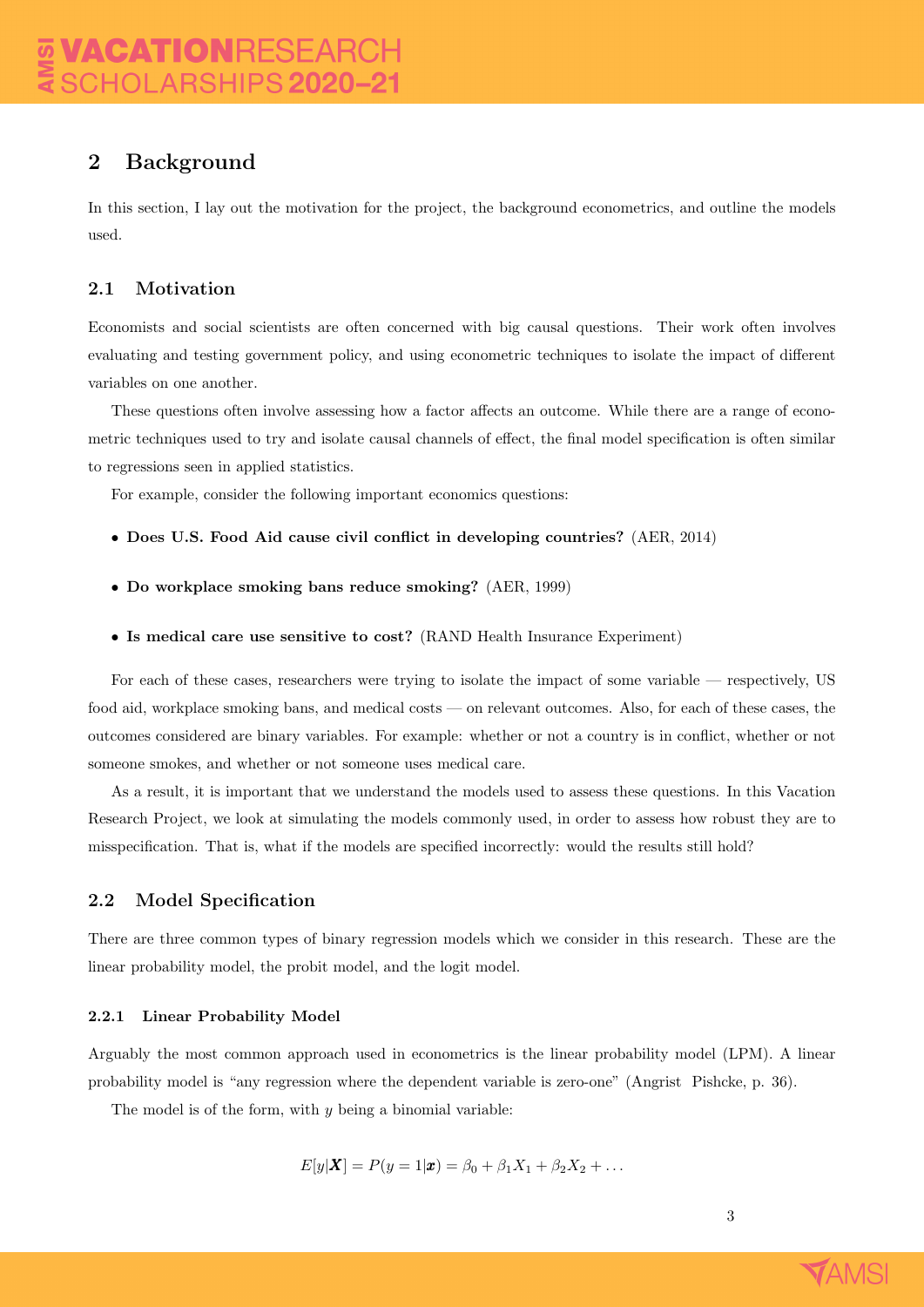The coefficients here represent the change in probability of success based on a unit change of the covariate. For binomial data, the following hold:

$$
E[y|\boldsymbol{X}] = \beta_0 + \beta_1 X_1 + \beta_2 X_2 + \dots,
$$

and

$$
Var[y|\boldsymbol{X}] = \boldsymbol{X}\beta(1-\boldsymbol{X}\beta).
$$

This shows that the OLS regression produces " unbiased estimators" of the coefficients (Wooldridge, 2002). The variance of y depends on  $x$  however, which implies heteroskedasticity (by design, there is non-constant variance).

Of course, the major flaw with the linear probability model is that it has limited predictive power, and for some covariate values will produce estimates that are outside of the probabilistic bounds of [0, 1].

#### <span id="page-4-0"></span>2.2.2 Probit Model

The probit and logit models are a nonlinear types of regression used in econometrics. They are termed "Index Models" by modern econometrics texts, as they are reliant on a secondary nonlinear transformation.

That is, they can be thought of as:

$$
P(y = 1|\pmb{x}) = F(\beta_0 + \beta_1 X_1 + \beta_2 X_2 + \ldots).
$$

Where the function  $F(\cdot)$  may take different forms. It must however be a Cumulative Distribution Function, which is limited at 0 and 1. The motivation behind this approach relies on what is called a **Latent Variable** Model. A Latent Variable model in econometrics is different to the Factor Analysis concept of the same name in statistics, and instead refers to an underlying data generating process which is not observed.

We denote the unobserved latent variable as  $y^*$ , and the observed variable as y. To outline this concept, we use the notation in Wooldridge, 2002.

A latent variable model in econometrics is slightly different to its Factor Analysis meaning in statistics. Instead, Latent Variable Models are constructed to represent the underlying data generating process behind binary observations.

The latent variable is a variable which determines the result of the observed variable. For example, consider the case of the following possible observed binary data: whether or not a family chooses to have children. This decision might be a result of a number of variables: income, age, country, and many others. We consider that these variables might be related to an unobserved variable: "the utility (or internal cost-benefit analysis) of having children". If the utility of the decision is positive, an individual has children, and if it is negative, they do not.

This process of an unobserved latent variable (such as utility) being transformed into an observed variable (the decision or outcome), is the motivation behind the nonlinear models we consider.

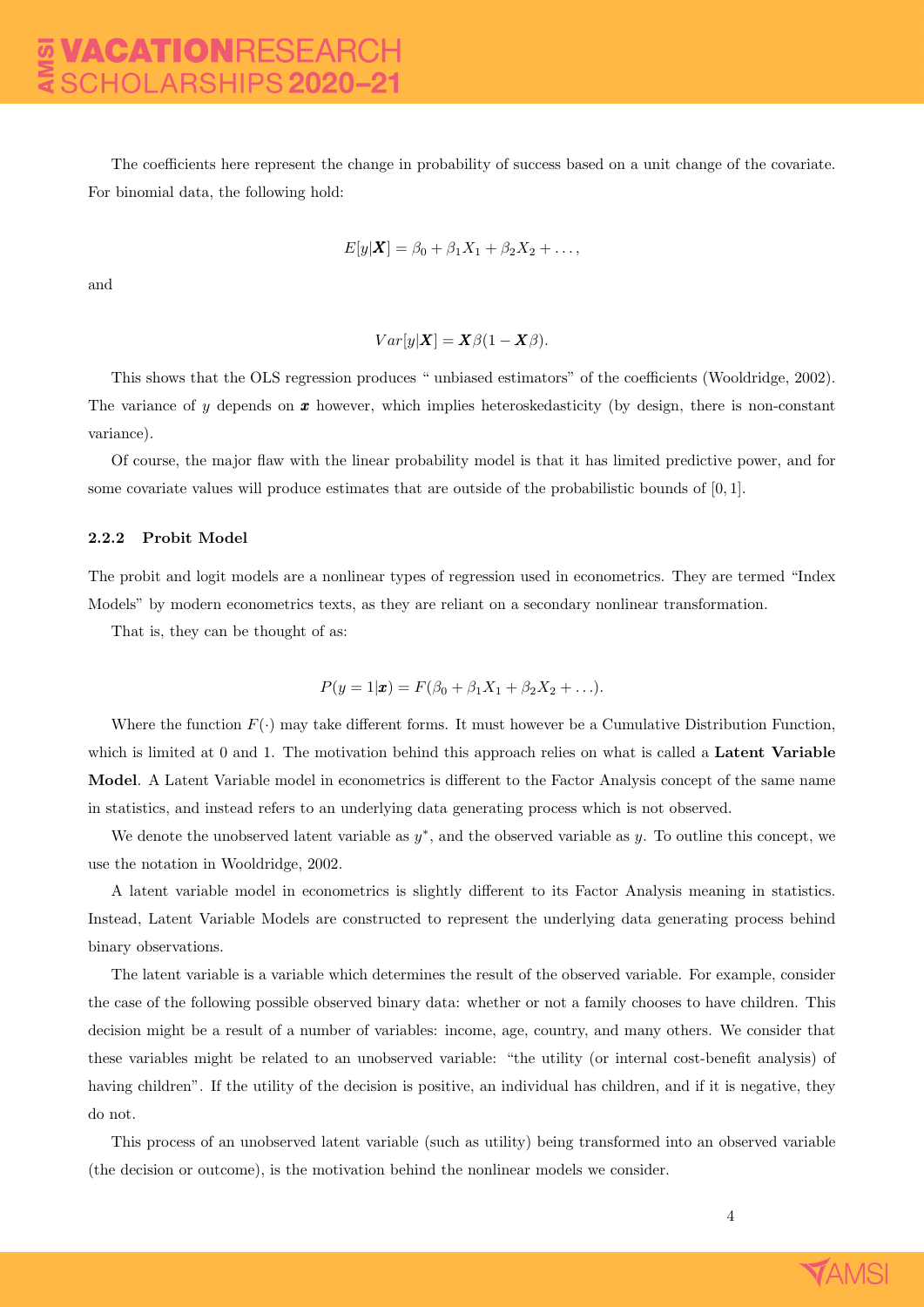The latent variable is assumed to have some distribution based on observable indepedent variables  $(x)$  and noise (e):

$$
y^* = \pmb{x}\beta + e,
$$

where the observed variable depends on whether that variable is above or below 0:

$$
y = 1[y^* > 0].
$$

It can be shown that the probability of the observed variable, then, is linked to the predicted value of the latent variable by the distribution of the error term.

$$
P(y=1|\boldsymbol{x})=P(y^*>0|\boldsymbol{x})=P(e>-\boldsymbol{x}\beta|\boldsymbol{x})=1-F(-\boldsymbol{x}\beta)=F(\boldsymbol{x}\beta).
$$

For the probit model, the CDF and residual distribution is that of the standard normal:

$$
F(z) \equiv \Phi(z) \equiv \int_{-\infty}^{z} \frac{1}{2\pi} e^{\frac{-t^2}{2}} dt.
$$

#### <span id="page-5-0"></span>2.2.3 Logit Model

The logit model, also known as "Logistic Regression", is commonly seen in statistics and machine learning as a regression of covariates on the log-odds of an event. The model is often motivated differently in econometrics, as an index function, but it is inherently the same model. That is, it has the same likelihood function and estimators.

The logit model is an index model as above, but instead of the residual being distributed according to the standard normal, it follows the "logistic distribution". That is,

$$
F(z) = \Lambda(z) \equiv \frac{e^z}{1 + e^z}.
$$

With a little massaging, it can be seen that the above approach leads to the same result as a log-odds regression with the same statistics (Wooldridge, 2002).

#### <span id="page-5-1"></span>2.3 Marginal Effects

The nature of Ordinary Least Squares (OLS) is that its coefficient estimates provide a simple interpretation of how a unit change in the independent variables affects the dependent variable. For other regression techniques including Generalised Linear Models (GLM) such as logit and probit, which involve a transformation on the linear predictor, the impact of unit changes in independent variables is less immediately obvious.

In these cases, it is useful to consider the Marginal Effects. Stated simply, for a regression of the form:

$$
\hat{y} = \beta_0 + \beta_1 X_1 + \beta_2 X_2.
$$

The marginal effect with respect to  $X_1$  is  $\frac{\partial \hat{y}}{\partial X_1} = \beta_1$ .

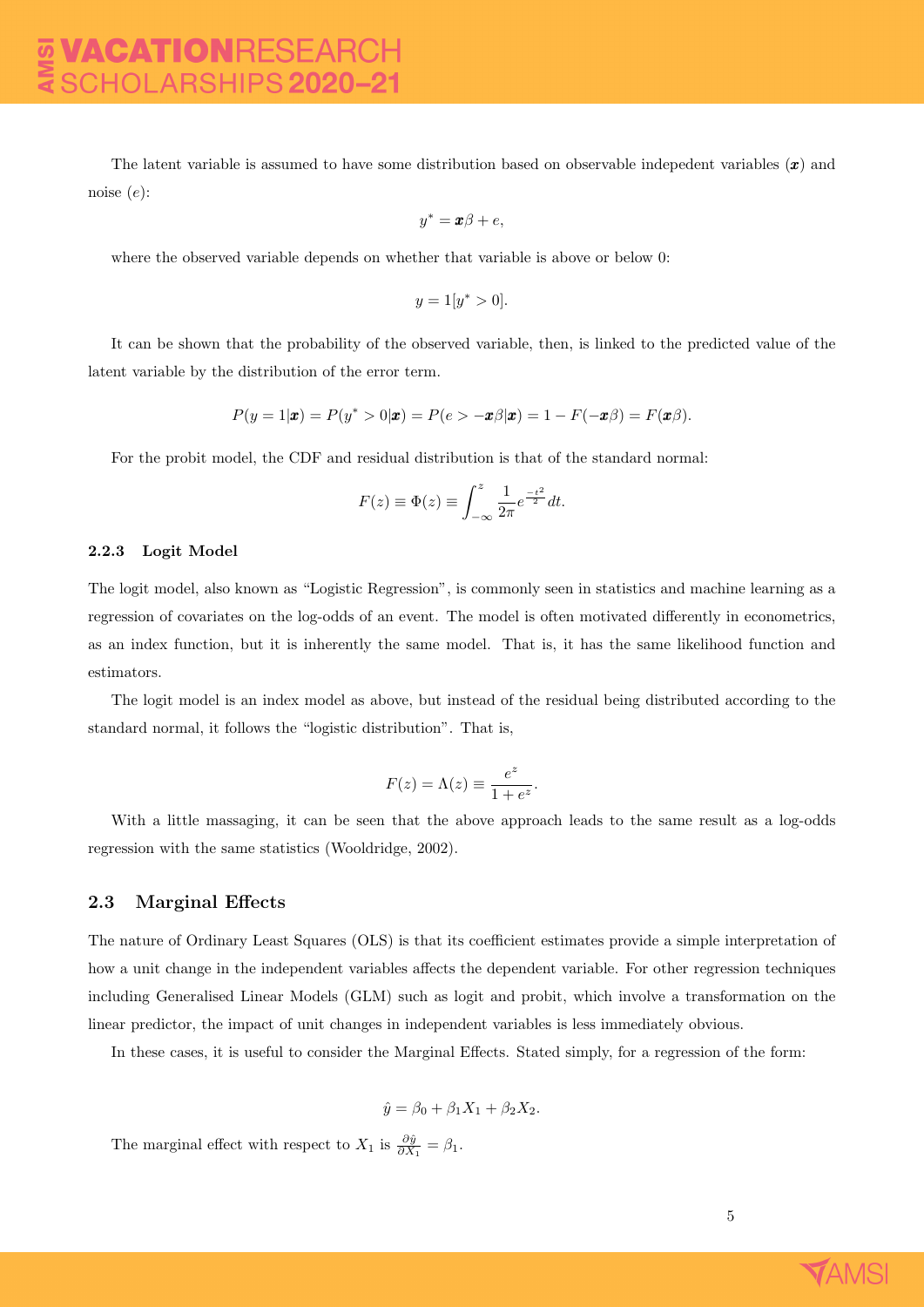There are a number of common ways to cite the marginal effects of nonlinear regressions. The three common ways are the Marginal Effects at Means (MEMs), Marginal Effects at Representative Values (MERs) and Average Marginal Effects (AMEs). The Marginal Effects at Means are found by taking the marginal effects of each covariate at the mean of each covariate. The Marginal Effects at Representative Values is similar, but instead of letting the covariates be means, they are set at specific important values. Finally, the Average Marginal Effects are the most commonly used, and find the marginal effects at every value of X, and then take the mean across these.

In this simulation, we calculate Average Marginal Effects using Thomas Leeper's margins package in R (Leeper, 2017). This package, similar to the STATA statistical software often used in econometrics, calculates the partial derivates numerically:

$$
f'(x) = \lim_{h \to 0} \frac{f(x+h) - f(x)}{h}.
$$

## <span id="page-6-0"></span>3 Case 1: Cross-Sectional Model

Now, we explore our first experiment. Here we are assessing the robustness of the coefficients and marginal effects under a simple cross-sectional model.

#### <span id="page-6-1"></span>3.1 Data Generating Process (DGP)

In order to isolate for the robustness of the regression techniques, we construct a unique Data Generating Process which can be replicated. Binomial regression concerns itself with estimating the probability of a binary choice (labelled 1 a success or 0 a failure), given some exogenous independent variables. As described, the underlying process motivating the probit/logit model of such data, is the estimation of a "latent variable model".

We simulate this in the following way:

$$
y_i^* = \beta_0 + \beta_1 X_{1i} + \beta_2 X_{2i} + \beta_3 X_{3i} + \nu_i \tag{1}
$$

$$
y_i = 1_{\{y_i^* \ge 0\}}\tag{2}
$$

For each  $y_i^*$ ,  $v_i$  represents the residuals or noise, and is our primary object of interest. For these simulations we set  $n = 100$ , and describe three independent variables and a constant. Note that we refer to independent variables as analagous to the explanatory variables or covariates — they are not necessarily uncorrelated. Equation (2) shows an indicator function representing censoring: if and only if the value of  $y^*$  is positive will the observed value will be a success.

As a result, for the particular DGP we investigate, we describe the above latent variable model in the linear form:

$$
\overbrace{y^*}^{(100\times1)} = \overbrace{X'}^{(100\times4)} \overbrace{\beta}^{(4\times1)} + \overbrace{\upsilon}^{(100\times1)} \tag{3}
$$

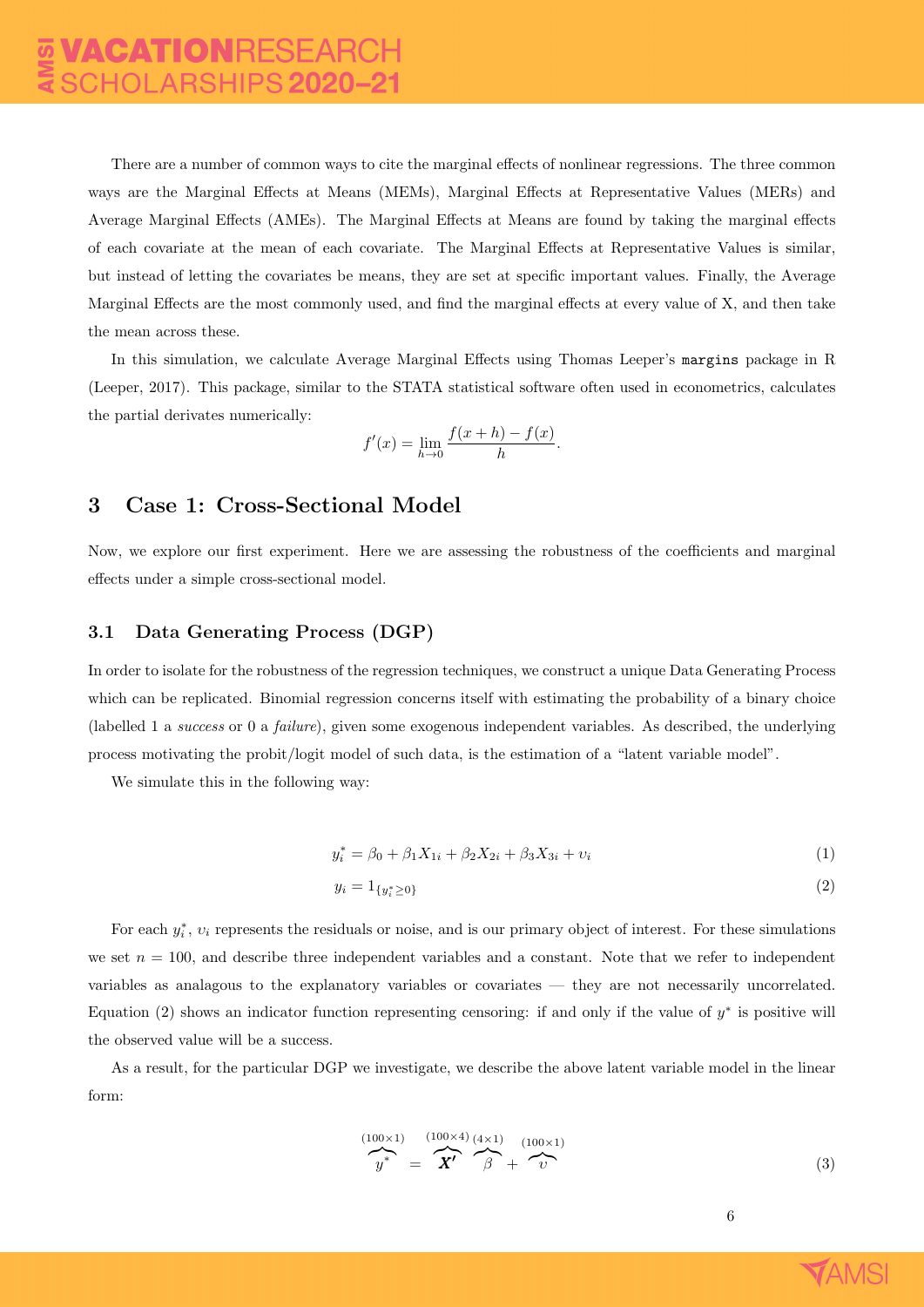Where the true parameter  $(\beta)$  of the latent variable model are:

$$
\beta = \begin{bmatrix} \beta_0 \\ \beta_1 \\ \beta_2 \\ \beta_3 \end{bmatrix} = \begin{bmatrix} -0.8 \\ 0.2 \\ 0.3 \\ -0.5 \end{bmatrix}
$$

Below in Figure [1](#page-7-0) you can see an example histogram of the latent variable and its corresponding censored observed variable.

<span id="page-7-0"></span>

Figure 1: Histogram of Simulated  $y_i^*$  and  $y_i$ 

In order to emulate the variety of independent variables that may be found in the real world, we simulate three differently distributed independent variables as follows:

$$
X_{0i} = 1, \qquad \text{A vector of 1's}
$$

$$
X_{1i} \sim N(1, 1)
$$

$$
X_{2i} \sim Poisson(\lambda = 1)
$$

$$
X_{3i} \sim Unif(-1, 1)
$$

It should be noted that the parameters and independent variable distributions are arbitrary. They are designed purely to provide a reproducible simulation of some data. It should also be noted that only one set of independent variables is ever drawn from the above distributions. All further resimulations involve resimulation of the residual and not of the whole model.

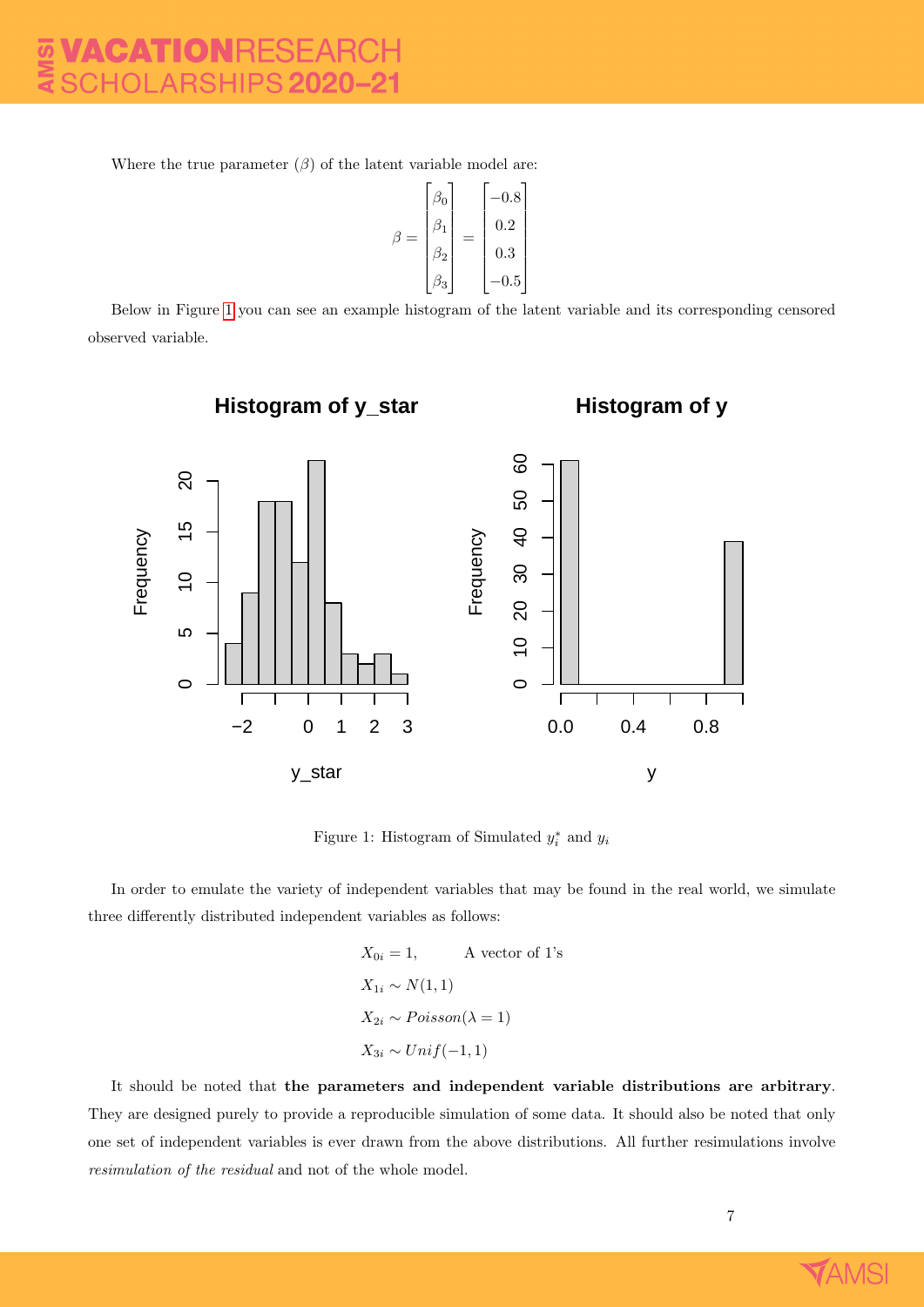#### <span id="page-8-0"></span>3.2 Methodology

Our methodology involves two major steps: first, we simulate the data under the correct specification of the model (using a standard normal distribution on the residual), and then we simulate it using residuals which are autocorrelated. In each case we find the coefficients and the marginal effects, and then assess their deviation from the true values.

For the first step, we model the residuals as independently and identically distributed (iid) standard normal, which would mean that the probit model is properly specified.

Using the fixed independent variables, we simulate the residuals  $N = 10,000$  times to find the distribution of estimators given the correct specification of the model as outlined.

Next, we are interested in the coefficients and marginal effects under misspecification. A key candidate for misspecification, termed endogeneity in economics, is error autocorrelation. This is where the residuals may be correlated with one another. In economics, this may be observed when a specified model is fitted with omitted or simultaneously determined variables. For example, there may be two variables which are both correlated with a single hidden variable, and hence the residuals may be autocorrelated.

To model misspecification, we choose to simulate residuals with an AR(1) structure (that is, autoregressive with one lag), such that  $v_i = \rho v_{i-1} + \nu_i$ .

We can demonstrate this through the following covariance matrix:

$$
\Omega = \underbrace{SS'}_{M \times M} = \begin{bmatrix} 1 & \rho & \rho^2 & \dots & \rho^M \\ \rho & 1 & \rho & \dots & \rho^{M-1} \\ \rho^2 & \rho & 1 & \dots & \vdots \\ \vdots & \vdots & \vdots & \ddots & \rho \\ \rho^M & \rho^{M-1} & \dots & \rho & 1 \end{bmatrix}
$$

where  $S'S$  is the Cholesky decomposition. It can be shown that  $Sv_i$ , premultiplying residuals by the lower triangular S, will embed this autocorrelation structure in the covariance matrix.

It can be shown that  $S'v$  is the new residuals of interest.

$$
Var(S'v) = S'Var(v)S
$$
\n<sup>(4)</sup>

$$
=S'IS'
$$
 (5)

$$
=S'S=\Omega
$$
\n<sup>(6)</sup>

Here  $\rho$  represents the degree of correlation (the proportion of one residual explained by another), and  $v_i$  are the correctly specified residuals (standard normal).

Fortunately, we can use this covariance matrix to directly simulate random normal variables using the mvrnorm() function from the MASS package in R.

We resimulate the noise using this structure, and then use this to construct the latent variable model. The latent variable model is then censored to become binary choice data. We use this new data to test the robustness of the estimators calculated.

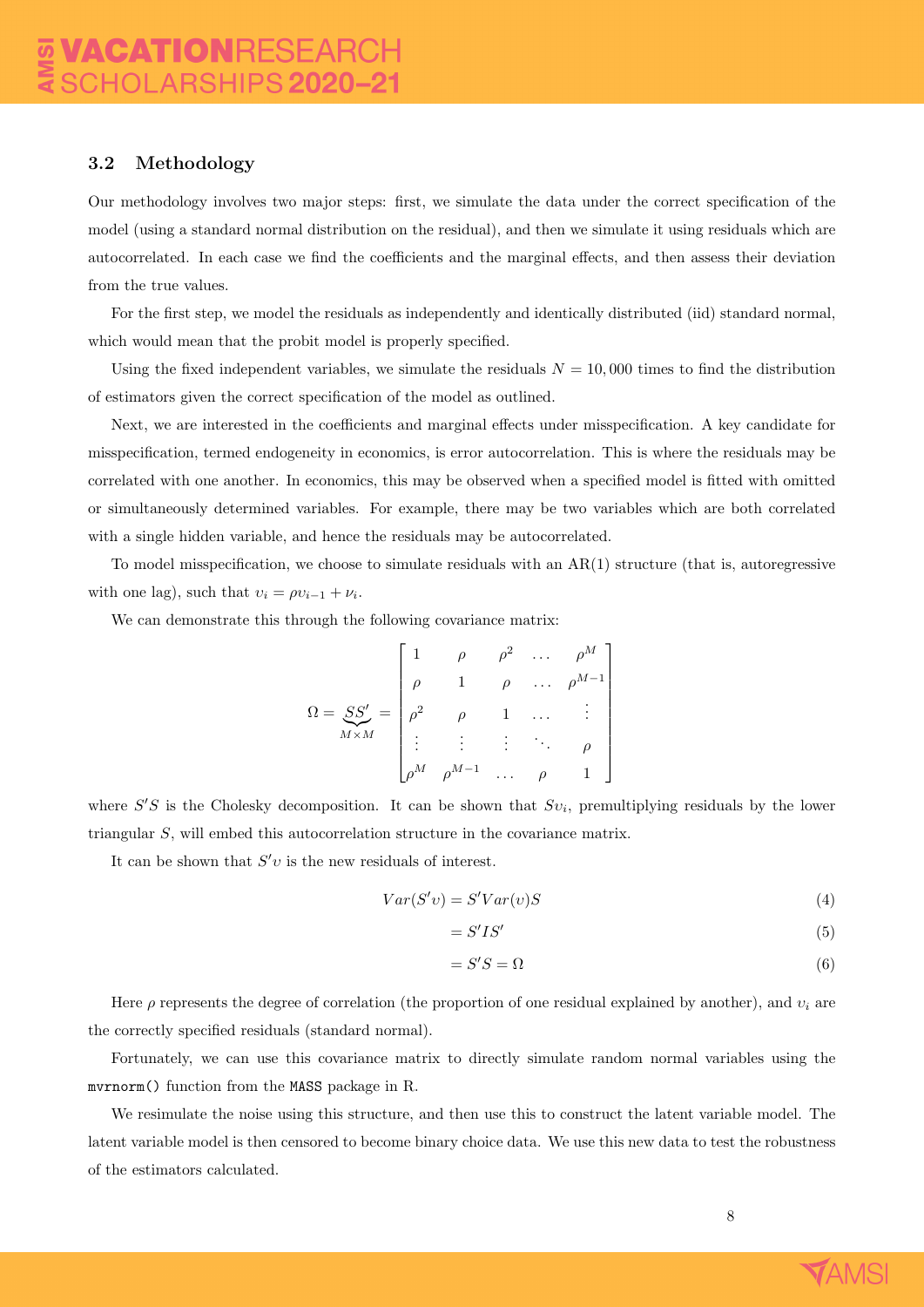#### <span id="page-9-0"></span>3.3 Results

<span id="page-9-1"></span>Firstly, for the correctly specified simulations we can find the mean coefficients in Table [1.](#page-9-1)

| Estimator       | LPM     | probit  | logit   |
|-----------------|---------|---------|---------|
| $\hat{\beta_0}$ | 0.22    | $-0.84$ | $-1.39$ |
| $\hat{\beta_1}$ | 0.07    | 0.21    | 0.35    |
| $\hat{\beta_2}$ | 0.11    | 0.32    | 0.53    |
| Э3              | $-0.18$ | $-0.53$ | $-0.88$ |

Table 1: Mean Coefficients of Regression output

The results from the nonlinear logit and probit in Table [1](#page-9-1) clearly do not tell us much about the magnitude of the change in probability caused by a unit change in each covariate. Between the LPM, logit, and probit we can see the direction of the change in probability from a unit change in covariates is the same. However, except for the linear probability model, the relative magnitude of that change is not clear. To find the more comparable average marginal effects, see Table [2.](#page-9-2)

<span id="page-9-2"></span>It can be seen that mean marginal effects across models are much more similar, with the probit model slightly overstating the impact of a unit change in covariate. As expected, the coefficients of the LPM are equivalent to the marginal effects.

| Estimator                | <b>LPM</b> | probit | logit   |
|--------------------------|------------|--------|---------|
| $dydx$ <sub>-X</sub> 1   | 0.07       | 0.08   | 0.08    |
| $dydx$ <sub>-</sub> $X2$ | 0.11       | 0.11   | 0.11    |
| $dydx$ <sub>-</sub> $X3$ | -0.18      | -0.19  | $-0.20$ |

Table 2: Mean Marginal Effects of Regression output

We take density plot of these simulated coefficients under the correct specifiation, and now look at comparing them to their misspecified counterparts. These resulting distributions can be seen in Figure [2](#page-11-0) and Figure [3](#page-12-2) for coefficients and marginal effects respectively. Each of these only shows the coefficients and marginal effects on the first covariate.

In the density plots shown in Figure [2](#page-11-0) you can respectively find the distributions of the LPM, probit, and logit under misspecification and different degrees of autocorrelation for the coefficients of  $X_1$ . This exercise can be repeated for each covariate, but for simplicity we chose to focus on  $X_1$ . We consider this first correctly

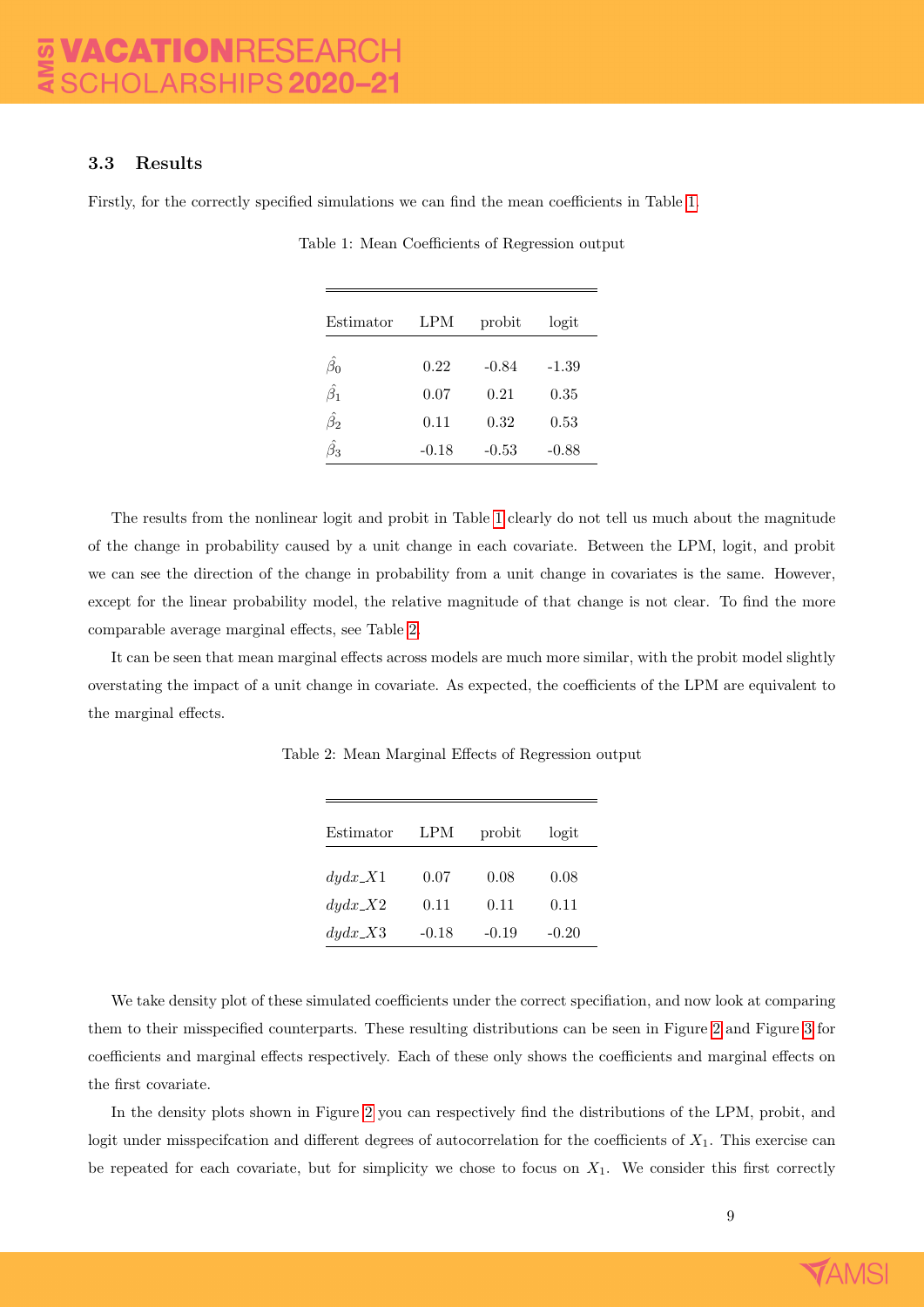specified, and then with  $\rho$  increased to 0.5. A non-parametric kernel estimation technique is used to model the density function of each distribution.

For each case we can see that the correctly specified model, without autocorrelation, tends to produce estimators with a lower variance than the misspecified model. This suggests that the correctly specified coefficient may converge more quickly to the mean. While only a small difference, the higher the autocorrelation, the larger the difference between the correct and misspecified model estimates' distributions.

The probit model, properly specified, correctly estimates the mean of its latent variable model coefficient around 0.2. However, it is potentially concerning that the marginal effects of the probit model do not appear to converge with the LPM. This could be an interesting question for further research.

For both the probit and logit model, the distribution of the marginal effects appears strongly influenced by endogeneity. It not only appears to shift the central tendency of the distribution, but also induce peculiar behaviour around the correctly specified means. While this behaviour seems more strong for the logit model, which is misspecified from the beginning, this could just be due to random variation in sampling. The distribution of marginal effects at the tail (95th percentile) can be seen in Appendix III — while we had limited time to investigate effects at the tails, it is an interesting area for future research.

Overall, for misspecification in the cross-sectional model, each of the LPM, probit and logit seem remarkably robust.

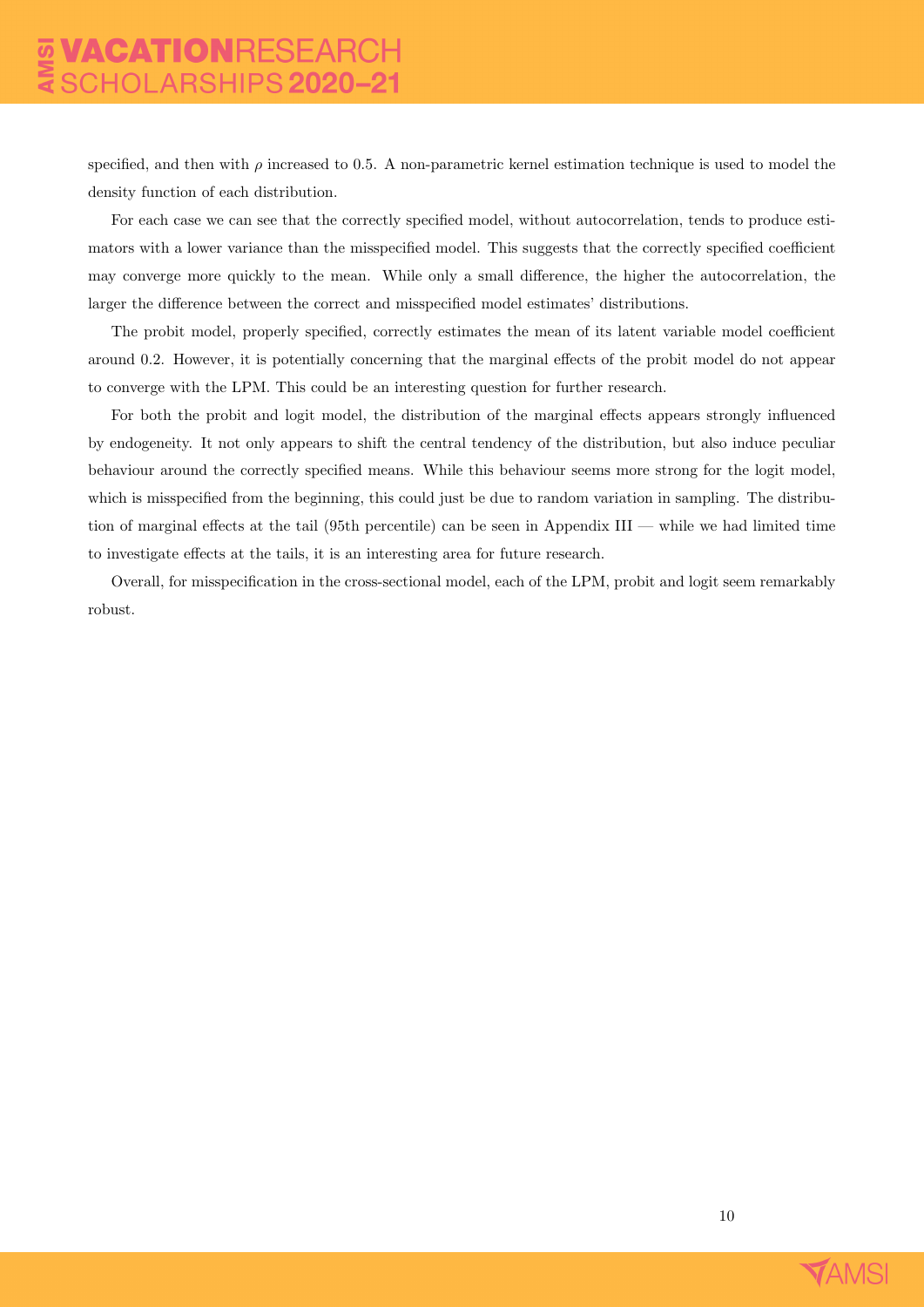## **AMSI** VACATIONRESEA SCHOLARSHIPS 2020-21

<span id="page-11-0"></span>

Figure 2: Simulated Distribution of X<sup>1</sup> Coefficient Estimates under Different Autocorrelation Structures

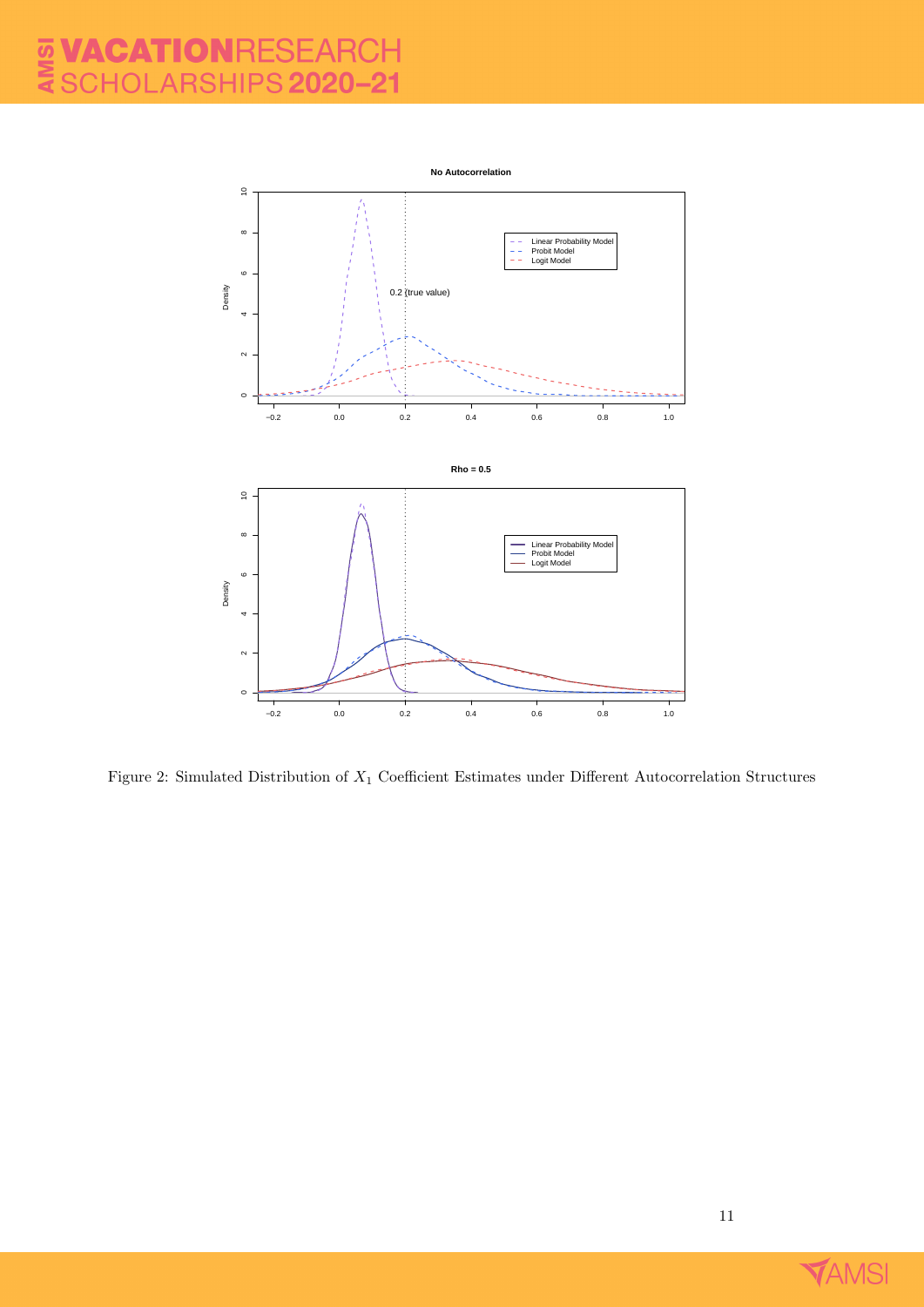<span id="page-12-2"></span>

Figure 3: Simulated Distribution of X<sup>1</sup> Marginal Effects Estimates under Different Autocorrelation Structures

## <span id="page-12-0"></span>4 Case 2: Fixed Effects Panel Model

In econometrics, statistical techniques have been designed to investigate panel data. Panel data are data where particular observations are followed over time — a given unit, such as a country, an individual, or a business, will have regular variables recorded. The data can be thought to have a two-unit index: unit and time.

Like other kinds of data, the variable of interest in a panel dataset may be binary choice. In this kind of data, linear probability models and Index models such as the logit can be motivated as above.

#### <span id="page-12-1"></span>4.1 Data Generating Process

As above, we simulate a panel dataset with a predictable Data Generating Process.

We reduce some of the complexity in the above model to form more predictable behaviour. We construct our Latent Variable Model:

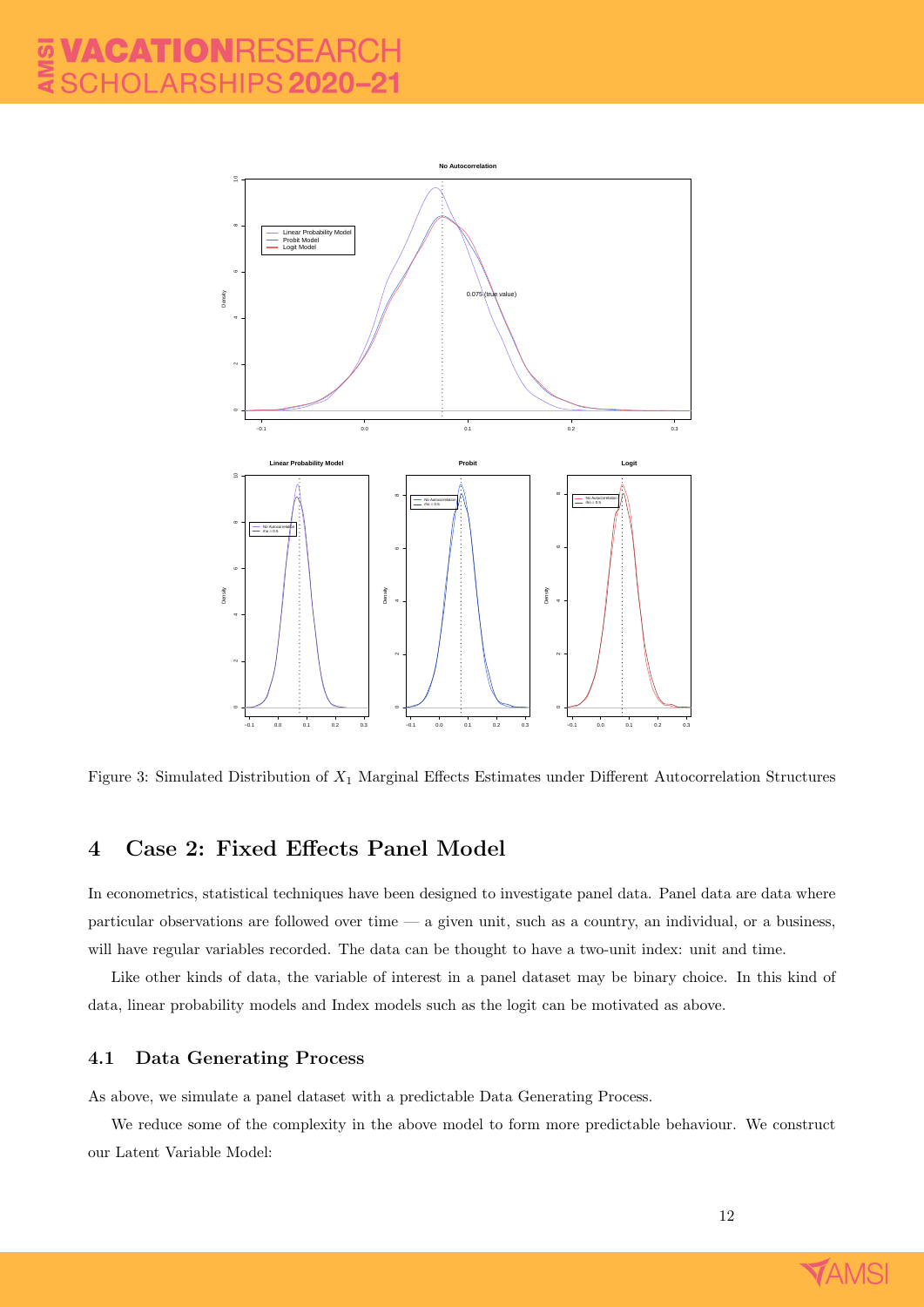$$
y_{i,t}^* = \beta_0 + \beta_1 X_{1,it} + \phi_i + \nu_{it}
$$
\n(7)

$$
y_{it} = 1_{y_{i,t}^* > 0}.\tag{8}
$$

 $y_{i,t}^*$  is our unobserved Latent Variable Model, and  $y_{it}$  is the observed variable.  $X_1$  is our only explanatory variable, and is distributed:

$$
X_{it} \sim N(1,1)
$$

The true values of  $\beta$  used in our simulation are arbitrarily set as:

$$
\beta = \begin{bmatrix} \beta_0 \\ \beta_1 \end{bmatrix} = \begin{bmatrix} -0.8 \\ 0.2 \end{bmatrix}
$$

Finally,  $\phi_i$  is the individual-specific fixed effect. That is, an adjustment of the intercept depending on the observation. We derive this from a random uniform distribution on [−1, 1] — again, set arbitrarily to generate data.

We ignore the probit model in these simulations and focus on correctly specifying the logit model. As a result, the residual of the latent variable model, υ is specified correctly with a standard logistic distribution.

#### <span id="page-13-0"></span>4.2 Methodology

We follow a similar methodology as before: first simulating the binary data under the correct specification (in this case, of the logit model), and then under residual autocorrelation.

First, we assume that we have a balanced panel dataset with 1,000 observations. These observations comprise 100 individuals across 10 time periods. The distributions of the explanatory variables over time is assumed to remain the same.

Next, we pre-define  $\phi$ , the vector of fixed effects across all individuals. To do this, we sample from a uniform distribution on [−1, 1] 99 times, assuming that  $\phi_1 = 0$ . When the dataset is resimulated, we assume that these  $\phi_i$  remain constant.

Finally, for each individual i we sample  $X_{1, it}$  10 times, indexed by  $t = 1, \ldots, 10$ , then simulate the residuals from a logistic distribution and produce the  $y^*$  and y as in equation (8). We gather all of the observations into one dataset.

We then repeat this process 1,000 times to produce 1,000 datasets. Using the 1,000 simulated datasets, we apply the linear probability model and logit model as earlier specified to derive coefficients.<sup>[1](#page-13-1)</sup>

We now introduce a misspecification of the residuals in our simulations. That is, the residuals no longer follow the logistic distribution as is assumed by the logit model. We consider two degrees of autocorrelation, where  $\rho = 0.5$  and 0.9.



<span id="page-13-1"></span><sup>1</sup>We use the plm package and cquad package respectively to model the linear panel models and the conditional logit models. To understand the fixed effects more clearly, it can be useful to think of these packages as modelling a series of dummy variables representing each individual. These variables "switch on" for each of the individuals, to provide a fixed adjustment of the intercept.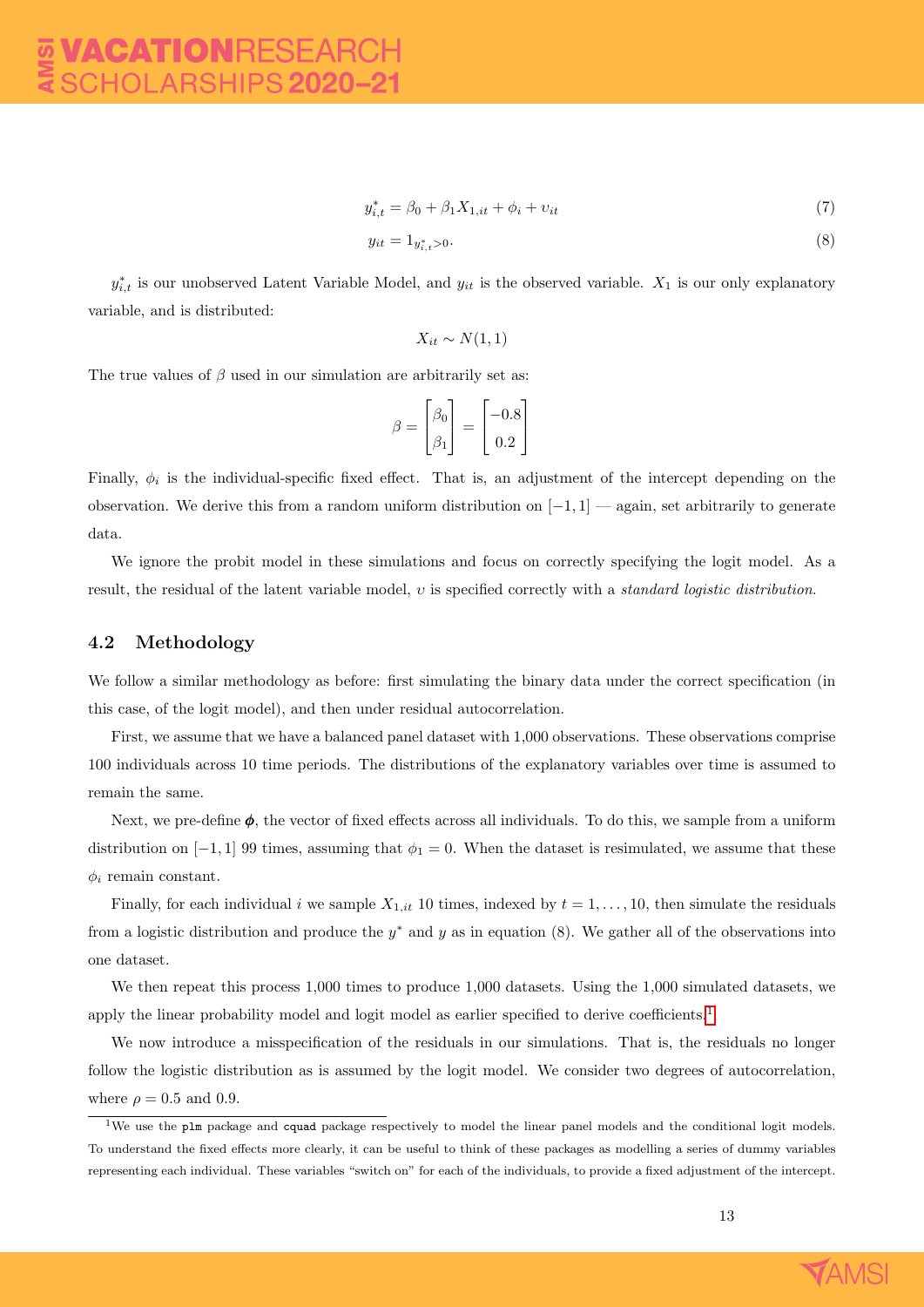We introduce this misspecification by pre-multiplying the residuals within individuals by the lower triangular Cholesky decomposition of the previously seen  $AR(1)$  matrix. To summarise:

- Correct Specification:  $v_1 \sim Logistic(0, 1)^2$  $v_1 \sim Logistic(0, 1)^2$
- Misspecifiaction:  $v_2 \equiv Sv_1$

Where:

$$
Var(Sv_1) = \underbrace{SVar(v_1)S'}_{M \times M}
$$
\n(9)

$$
=S(\frac{\pi^2}{3}I)S'\tag{10}
$$

$$
=\frac{\pi^2}{3}SS'\tag{11}
$$

$$
= \frac{\pi^2}{3} \begin{bmatrix} 1 & \rho & \rho^2 & \dots & \rho^M \\ \rho & 1 & \rho & \dots & \rho^{M-1} \\ \rho^2 & \rho & 1 & \dots & \vdots \\ \vdots & \vdots & \vdots & \ddots & \rho \\ \rho^M & \rho^{M-1} & \dots & \rho & 1 \end{bmatrix}
$$
(12)

For each of these misspecifications we resimulate as in the previous methodology, but using the new residuals.

#### <span id="page-14-0"></span>4.3 Results

The means of the coefficients under each resimulation can be seen in Table [4.](#page-15-0) It can be seen then in Table 4 that in each the estimators move away from the unbiased or true result as misspecification increases. This implies that the coefficients are not robust to this misspecification.

Table 3: Mean and Mean Standard Deviation of  $\hat{\beta}_1$  Regression output

| Estimator               | LPM  | logit |
|-------------------------|------|-------|
|                         |      |       |
| Mean                    | 0.04 | 0.20  |
| Mean Standard Deviation | 0.02 | 0.07  |

Turning to Figures [4](#page-15-1) and [5,](#page-16-1) we can see the distributions of these estimators under each condition. Interestingly, the coefficients of the LPM model seem more robust to autocorrelation than the logit model. This may be because of the natural lack of sensitivity in the LPM (as it calculates marginal effects), but it would be



<span id="page-14-1"></span><sup>2</sup>The Standard Logistic Distribution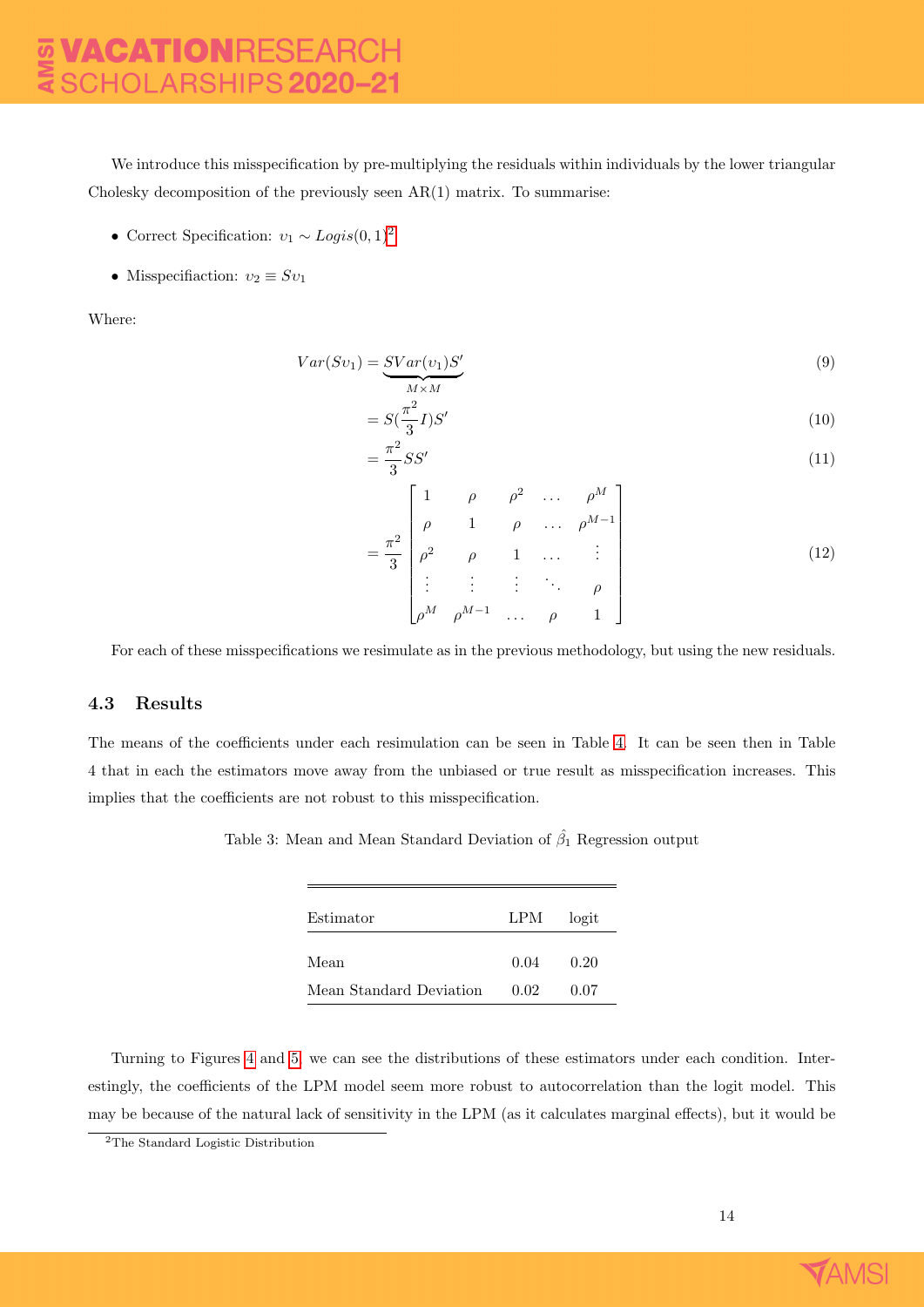| Estimator             | LPM       | logit |
|-----------------------|-----------|-------|
|                       |           |       |
| True Mean             | $\rm N/A$ | 0.2   |
| Mean $(\rho = 0)$     | 0.04      | 0.20  |
| Mean $(\rho = 0.2)$   | 0.04      | 0.21  |
| Mean ( $\rho = 0.5$ ) | 0.04      | 0.22  |
| Mean $(\rho = 0.9)$   | 0.04      | 0.38  |
|                       |           |       |

<span id="page-15-0"></span>Table 4: Mean of Misspecified  $\hat{\beta}_1$  Regression output

prudent to also find the marginal effects of the logit model and investigate how they change as a result of the coefficients changing.

The marginal effects, calculated as described in Appendix I, are presented in Appendix II. This plot shows that a similar trend is observed: the linear probability model seems significantly more robust.

In the logit model the mode reliably increases with autocorrelation, whereas the mode in the LPM appears to adjust less predictably. The logit model coefficients are distributed with a larger standard deviation as the autocorrelation increases, although this trend seems to be almost inverted for the LPM.



<span id="page-15-1"></span>

Figure 4: Simulated Distribution of  $X_1$  Estimates (LPM)

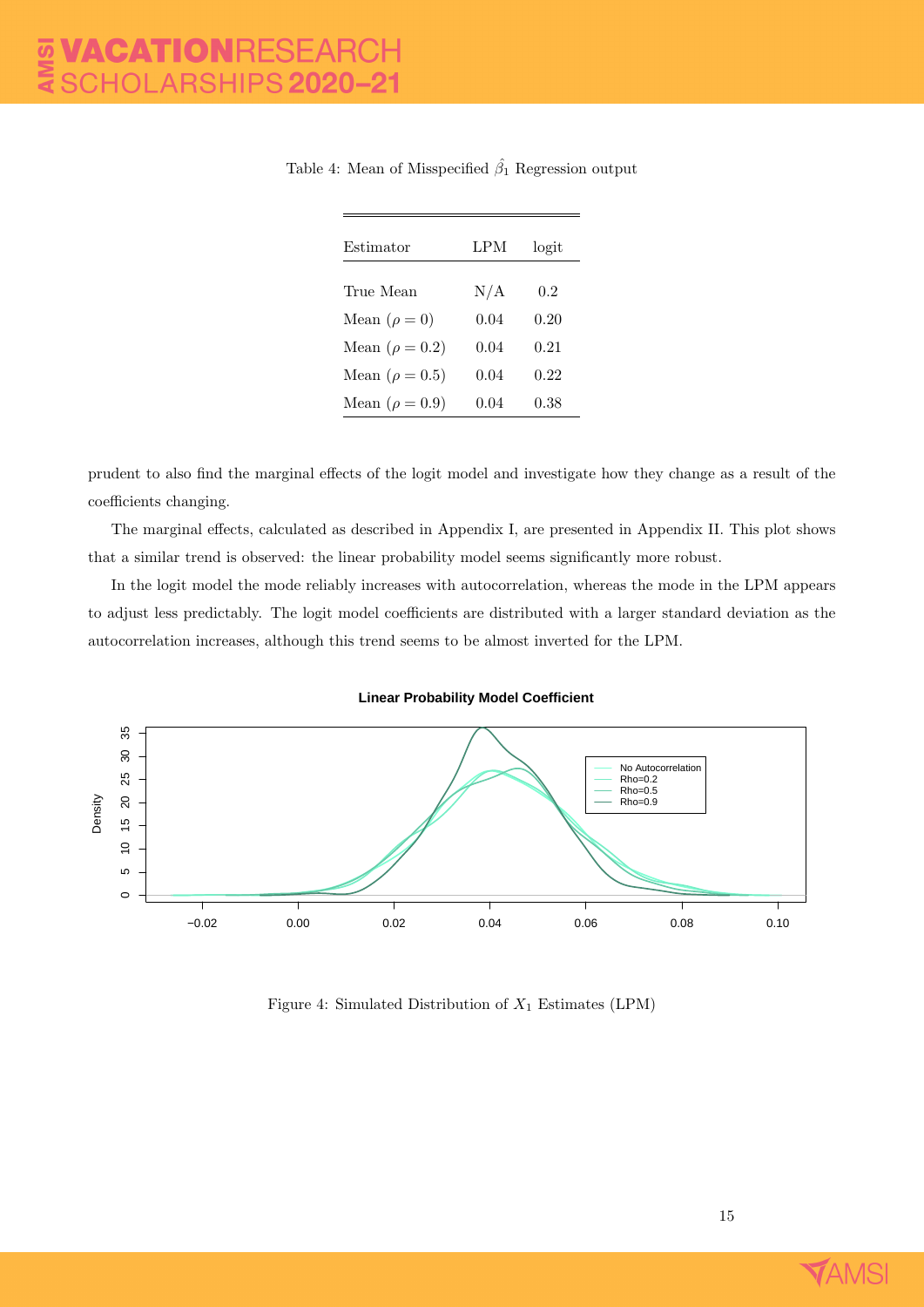

<span id="page-16-1"></span>

Figure 5: Simulated Distribution of  $X_1$  Estimates (logit)

In summary, the results appear as expected with more autocorrelation responding with a larger deviation from the true coefficients. The logit model, correctly specified, returns a close approximation to the truth, but when misspecified also appears the most sensitive.

Broadly speaking, the Fixed Effects Panel Model is markedly less robust to misspecification than the simple cross sectional model.

## <span id="page-16-0"></span>5 Conclusion

In this project we were interested in how robust the coefficients are under model misspecification. This is an important question, as it details the consequence of poorly fitted regressions when considering major social science questions.

We use Monte Carlo simulations to estimate the distribution of coefficients and marginal effects, for different Binary Regression models, with proper and misspecified residuals.

We find that the linear probability model tends to be more robust to specification, but is not as accurate as a properly specified logit or probit model is. These effects are more pronounced for the fixed effects panel model than the simple cross-sectional model.

These results are specific to the Monte Carlo simulations we have run, and it motivates interesting future research into the behaviour of these coefficients and marginal effects under misspecification. It would be valuable to consider these effects through a theoretical lense in future research.

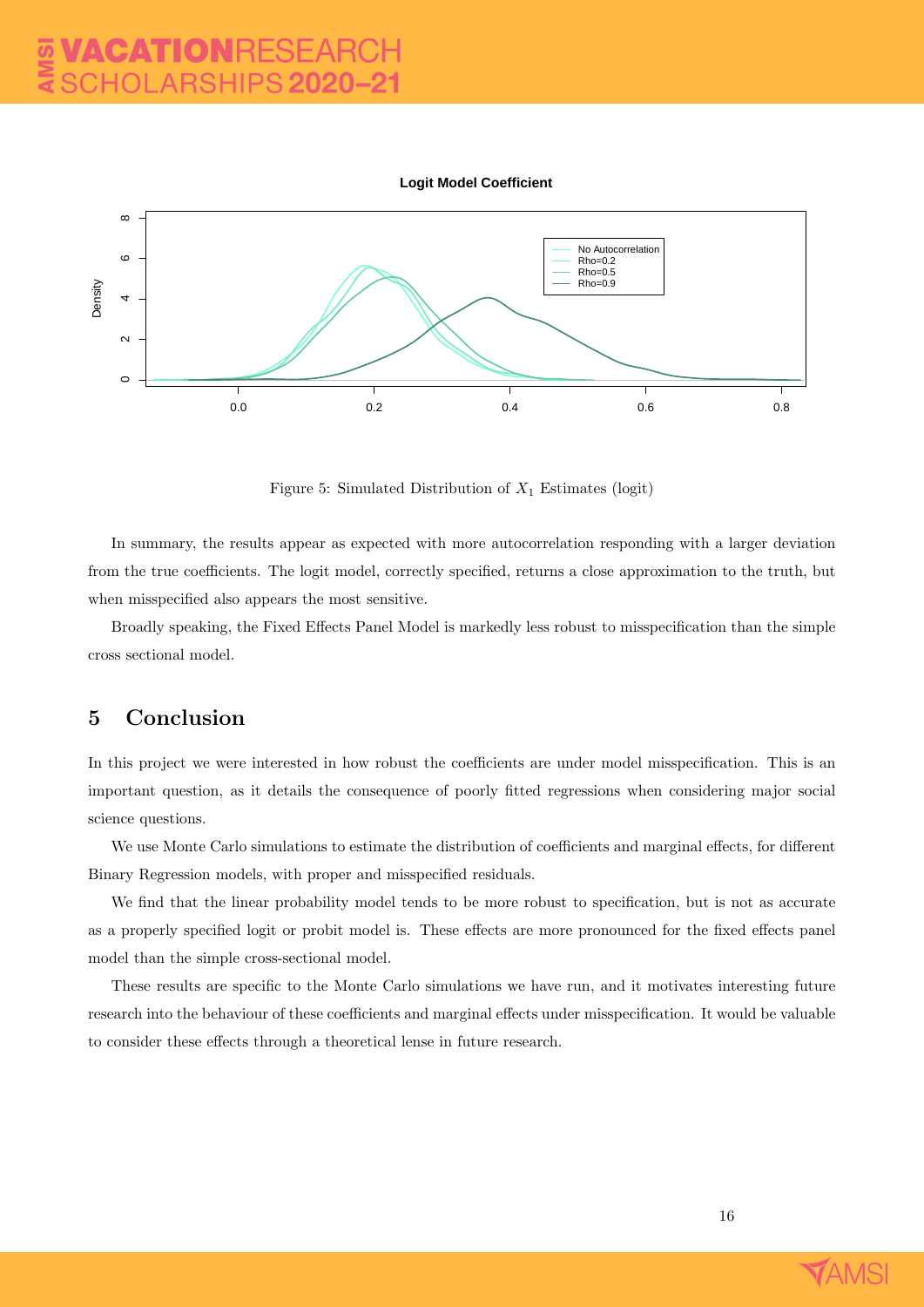## Appendix I: Calculating Marginal Effects

For the second case, it is not possible to use the margins package in R. Instead, take the following approach to calculating the marginal effects:

Say

$$
y_{i,t}^* = \beta_0 + \beta_1 X_{1,it} + \phi_i + v_{it}
$$
\n(13)

$$
y_{it} = 1_{y_{i,t}^* > 0} \tag{14}
$$

Therefore:

$$
P(y_{it} = 1 | \mathbf{X}) = P(y^* > 0 | \mathbf{X})
$$
\n(15)

$$
= P(\beta_0 + \beta_1 X_{1,it} + \phi_i + v_{it} > 0 | \mathbf{X})
$$
\n(16)

$$
= P(v_{it} > -(\beta_0 + \beta_1 X_{1,it} + \phi_i)|\mathbf{X})
$$
\n(17)

$$
= 1 - \Lambda(-(\beta_0 + \beta_1 X_{1,it} + \phi_i))
$$
\n(18)

$$
= \Lambda(\beta_0 + \beta_1 X_{1,it} + \phi_i) \tag{19}
$$

Note that  $\Lambda$  refers to the CDF oof the logistic distribution, as described earlier. Therefore the marginal effects of  $X_1$  are:

$$
\frac{P(y_{it} = 1|\boldsymbol{X})}{\partial X_{it}} = \frac{\partial}{\partial X_{it}} \Lambda(\beta_0 + \beta_1 X_{1,it} + \phi_i)
$$
\n(20)

$$
= \lambda(\beta_0 + \beta_1 X_{1,it} + \phi_i) \cdot \beta_1 \tag{21}
$$

To find an estimate of the marginal effects, we take  $\beta_0$ ,  $\phi_i$  to be the true values from the simulation. We take  $\beta_1 = \hat{\beta}_1$ . To find the Average Marginal Effects, we calculate this at each observation of X and then take the mean:

$$
AME = \frac{\sum_{it} \lambda(\beta_0 + \hat{\beta}_1 X_{1,it} + \phi_i) \cdot \hat{\beta}_1}{N}
$$
\n(22)

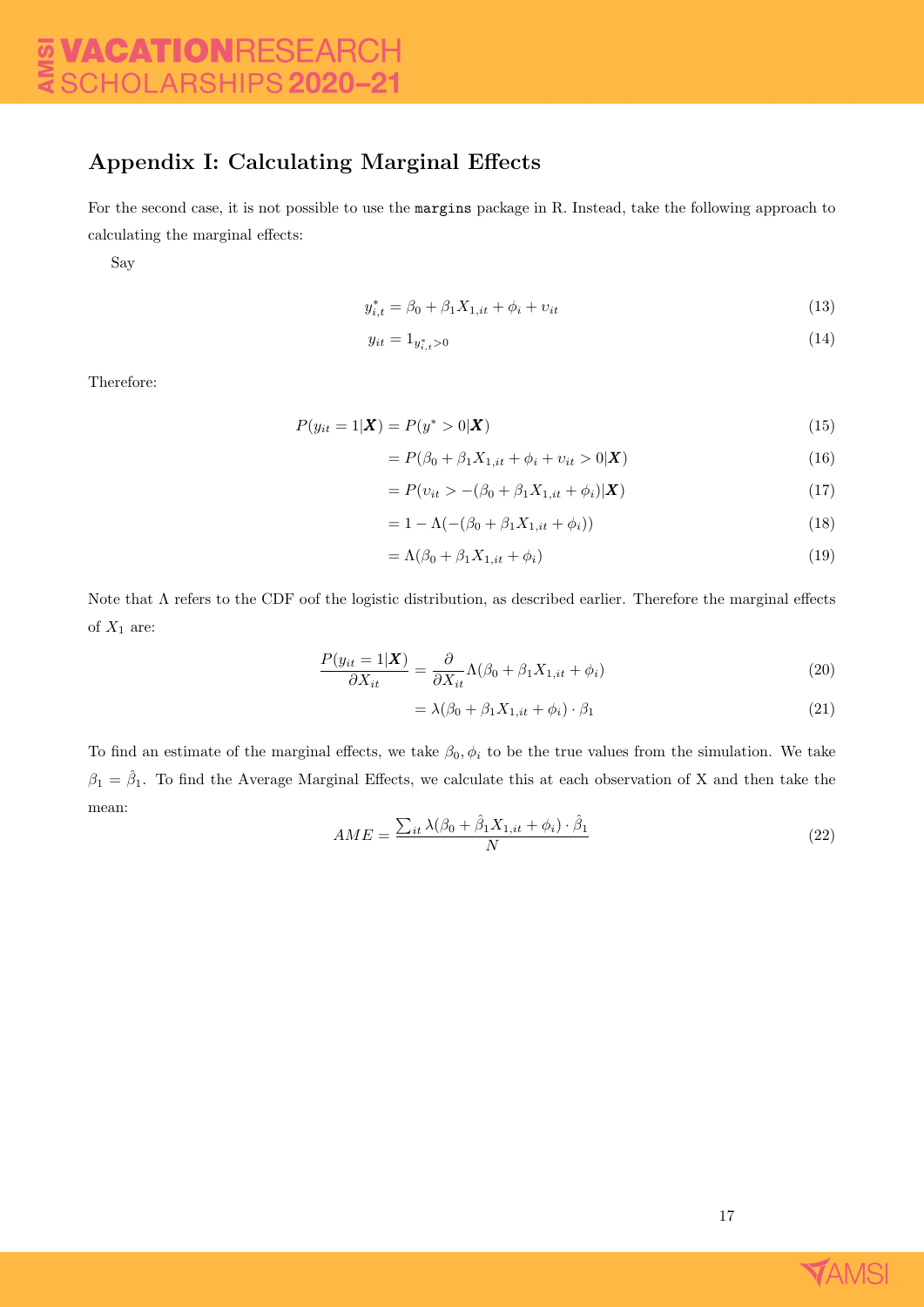# Appendix II: Marginal Effects (Case 2)

Here you can see the marginal effects, calculated as in Appendix I, for case 2. It can be seen that where the LPM stays fairly robust, the Logit model performs much worse under misspecification and appears to be biased upwards.



# **LPM Model Margin Estimates (Equivalent to Coefficients)**

# **Logit Model Margin Estimates**



Figure 6: Simulated Distribution of  $X_1$  Marginal Effects

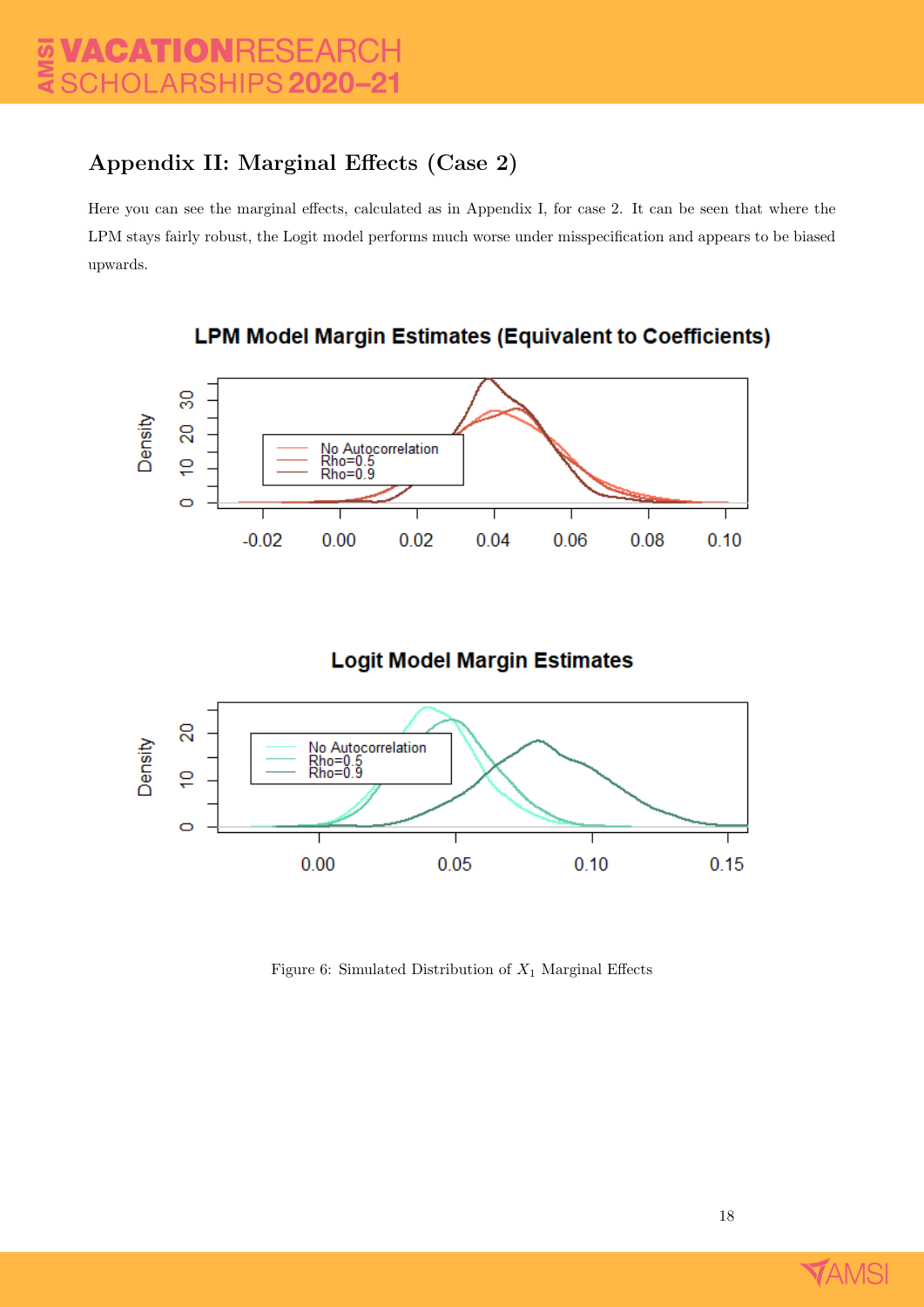# Appendix III: Marginal Effects at the Tails (Case 1)

These plots show the distribution of marginal effects, where we take the marginal effect of a change in the covariate when  $X_1$  is at the 95th percentile instead of at the mean. We can see even at the tail the results are fairly robust in case 1. We did look into tail phenomena in depth, but this is an interesting area for future research.



Figure 7: Distribution of  $X_1$  Marginal Effects, at the 95th Percentile Value of  $X_1$